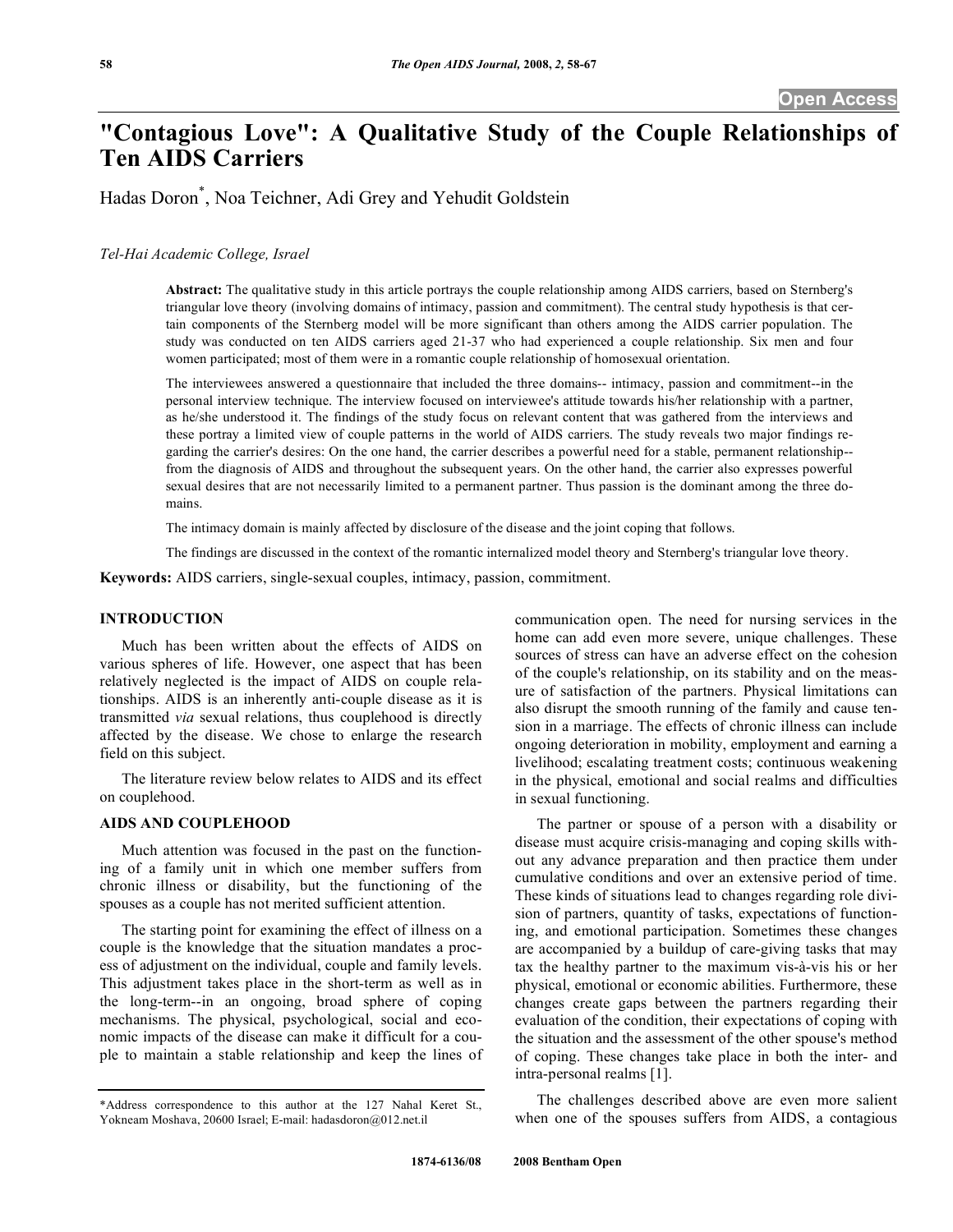disease transmitted by sexual relations which has great impact on the relationship of the couple. Yet despite the greater public awareness of AIDS and dissemination of the ways to prevent its transmission, there has not been a decrease in the number of newly infected AIDS victims every year. In fact, many countries report a yearly rise in the number of new incidents. One of the possible explanations for this phenomenon may be attributed to the unwillingness of AIDS carriers to use condoms as they perceive this as a form of social coercion that impinges on their enjoyment of sexual relations [2, 3]. Another reason seems to be the viewpoint among homosexuals in which the contraction of AIDS is a "calculated risk," reflecting typical sexual behavior among homosexuals [4].

 Another theory attributes the world-wide phenomenon of risk-taking in sexual practices to misguided optimism regarding the prognosis of AIDS, an optimism that leads to complacency regarding taking appropriate measures of 'safe sex' [4, 5]. Yet another study that was conducted among homosexual couples in which one member was an AIDS carrier, revealed that between a quarter to one-half of the participants did not practice preventative measures ('safe sex') on a regular basis [6]. A study in the United States found a correlation between depression caused by AIDS and highrisk behavior among women with AIDS [7], And according to Armistead *et al.* [8], women affected by AIDS-related depression tend not to disclose their illness to their sexual partners.

 Couplehood in general contains the seeds of conflicts. When AIDS becomes another variable in a relationship, it tends to be an additional source of conflict and often leads to violence among the spousal members [9]. Spousal conflict has a significantly negative effect on the emotional health of women with AIDS since the disease itself affects the physical, economic and social needs of the women [10]. These special needs may heighten the vulnerability and dependence of the women within their domestic relationship. In addition, AIDS can distort the natural quality of the couple relationship. A study conducted by Milan and his colleagues [11] found that AIDS can change the sexual patterns between spouses while affecting the level of intimacy. The study examined couples in which both spouses were AIDS carriers and found that while some couples reacted in anger by flinging mutual recriminations at one another, other couples treated their joint fate as a source of significant mutual support. Still, it was found that many women with the disease tended to remain within conflict-ridden relationships as they felt that their disease limited their chances of finding better partners [11].

 A study in the United States found that homosexuals not in a committed relationship who practice unprotected sex tend to see life pessimistically, express dissatisfaction with their lives and predict a shorter life-span for themselves. On the other hand, AIDS carrier men who practice safe sex and men who are in stable relationships are more optimistic about their disease and express greater satisfaction with life. The research found that these findings are congruent with the parallel situation among the heterosexual population [12].

 Not enough research has been conducted (both in Israel and throughout the world) regarding the coping of spouses living with the AIDS virus. While couple relationship in general is viewed as an important developmental stage in the human life, AIDS is by essence an anti-couple disease due to the fear of contagion from sexual relations. The current study examines how these two factors interact.

 This study examines three domains of couplehood: passion, commitment and intimacy--as they are expressed by AIDS carriers within the existing (or desirable) spousal relationship, according to Sternberg's triangular love theory [13], which views love as a triangle whose vertexes are intimacy, passion and commitment. In contrast to other characteristics of love, which are limited to a time period or specific culture, these characteristics cross the boundaries of time and place.

 **Intimacy**--refers to emotions that arouse closeness, warmth and mutual interrelation among spousal members. The major attributes necessary for intimate love include trust, honesty, respect, commitment, and security.

 **Passion**--this component is connected to a strong longing for full union with the loved person. Passion is an expression of needs and desires such as the desire for self-esteem, nurturing and belonging. When we think of 'passion' we tend to think, first and foremost, of sexual passion but any form of psycho-physiological arousal can create passion.

 **Commitment**--There are two aspects of the commitment element in love. The short-term element is the decision to love someone, and the long-term one is the commitment level of the relationship. Usually the decision to love precedes the decision to commit.

 The importance of each of the components of love differs from short- to long-term relationships. While passion is a central component of the short-term relationship, intimacy and commitment are more important to the long-term union. In addition, the degree to which each of these components is present, changes from relationship to relationship. Intimacy is salient in many loving relationships, passion characterizes romantic unions, and commitment tends to vary greatly from relationship to relationship.

 While all "love triangles" have three mutual, permanent above-mentioned vertexes, each of these vertexes can sprout additional 'triangles.' Thus a relationship can encompass a number of different love triangles which differ in their magnitude (degree or extent of love), their configuration (balance of the love components), whether they represent the existing relationship of the couple (realistic relationship) or the aspirations of the spousal members and what they hope to achieve (the ideal relationship)-- and finally, whether the triangles represent emotions or actions.

 Finally, while an equilateral triangle represents a balanced love in which all three components of love are roughly equally matched, a scalene triangle pointing to one side, represents either a relationship in which the passion component of love is emphasized over the others – this relationship is likely to be one in which physical attraction plays a large part; or a relationship in which the decision/commitment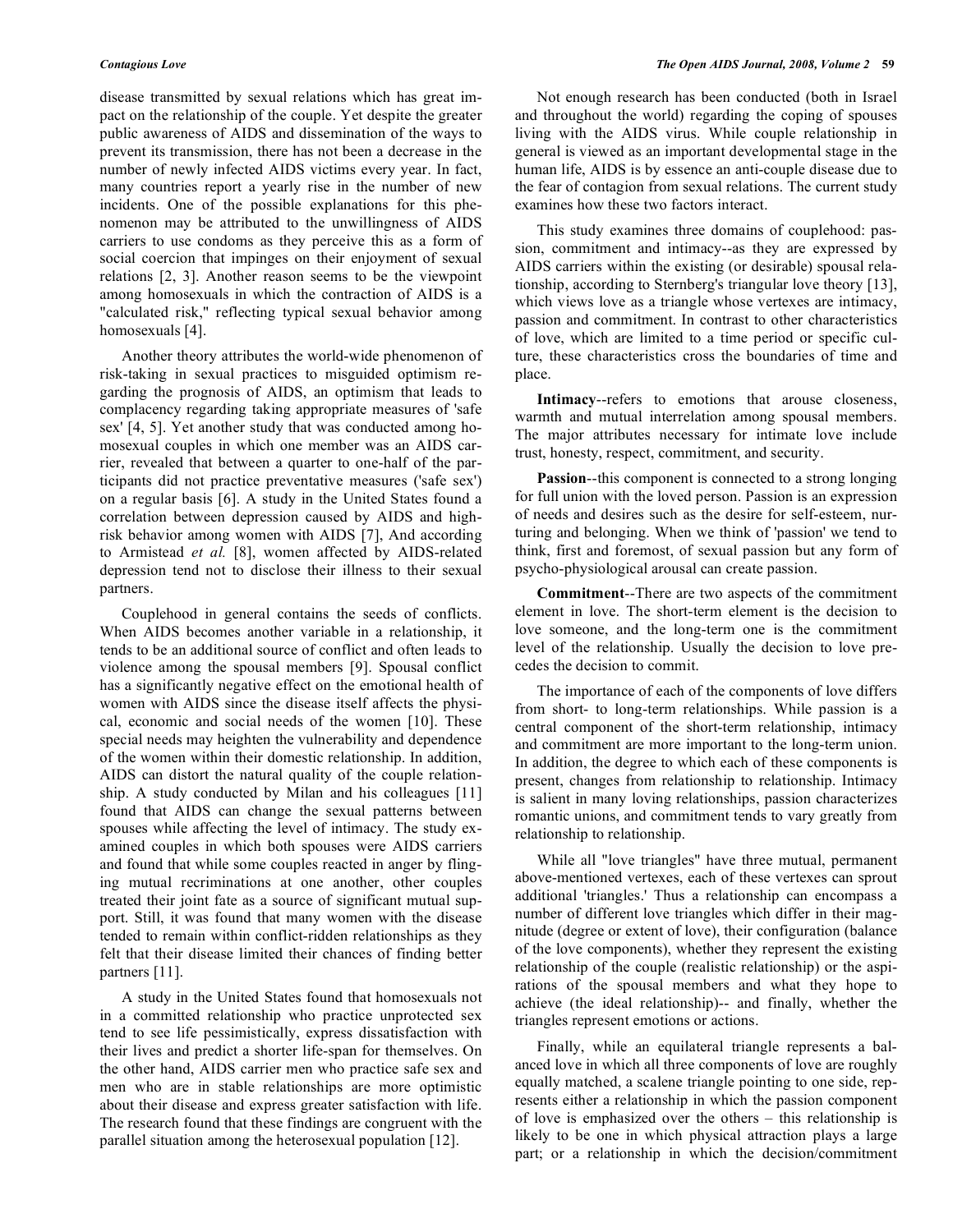component predominates over intimacy and passion – it is the highly committed relationship in which intimacy and physical attraction have waned or in which they were never there in the first place. An isosceles triangle, on the third side, represents a relationship in which the intimacy component plays a large part and the passion and decision/ commitment components play smaller parts. This triangle represents a relationship in which the two lovers are very good friends and are close to each other but the physical aspects and commitment to the future are more marginal [14].

 It seems that no study had examined the effects of an 'anti-couplehood' disease such as AIDS on existing and desirable couple patterns. Thus we view this study as a significant contribution to the body of knowledge in the field of love relationships.

#### **RESEARCH METHOD**

 The qualitative study facilitates in-depth understanding of procedures/behavior and phenomenological meanings out of a human worldview composed of a multiplicity of subjective realities [15, 16]. The purpose of the researcher is not to corroborate or refute theories but to study, analyze and conceptualize the different interpretations of multi-realities [17, 18, 19]. In the context of the present study, the general question is: "What is the overall picture of existing couplehood among AIDS carriers in Israel according to Sternberg's three dimensions of love: intimacy, passion and commitment?"

 The questions comprising the interview used in this study are based on the "The triangular love index of Sternberg" [14]. Sternberg used this questionnaire to measure the amount of love in one of the studies he formulated to support his triangulation theory.

#### **Participants**

 The population study included 10 interviewees, all AIDS carriers. There were six homosexual men (aged 21-46) and four heterosexual women (aged 23-25). At the time of the interview, 5 interviewees were in a spousal relationship while two of them were each other's partners. The interviewees were aware of their status as AIDS carriers for a period of time varying from 7 months to 17.5 years.

# **Data Collection Process**

 The researchers disseminated questionnaires at a yearly AIDS convention *via* the Israel AIDS Task Force (IATF). Although there was initial willingness to fill out the questionnaires, the examinees quickly lost their enthusiasm and said that the "questionnaire is not relevant to us, it is too long and tiring [to fill out] and is not appropriate to the homosexual population." As a result, only three full questionnaires were returned and the unexpected need arose to change the structure and wording of the questionnaires and to recruit a target population. Thus it was decided to adopt the qualitative research method. From that point on, recruitment of examinees was carried out *via* the "snowball method."

 The interviews were carried out in the offices of the IATF (except for one interview held in the house of an interviewee). The interviews were about two hours in length each and were recorded and transcribed by the interviewers. Participants who were not involved in a relationship during the time of the interview were asked to talk about a former relationship. The head researchers conceptualized the following five main headings for the interview: the behavior and feelings that accompanied the disclosure/diagnosis of the disease; the disease as a secret; intimacy, passion and commitment.

### **Data Analysis**

 The researchers analyzed the interviews separately to uncover major themes, using constant comparative method, then held a discussion to synthesize the themes while using grounded theory principles [20].

Content analysis was carried out in four major stages:

 **First stage**: Reading all the interviews to become closely familiar with the words, outlooks, thoughts and emotions of the interviewees [21].

 **Second stage**: Identifying, dividing, sorting and organizing of repeating sections connected to study issues, and/or those sections that have broad qualitative influence and ramifications for the interviewees [22]. Parallelly, themes begin to be developed.

 **Third stage**: Creating core categories by reducing the number of categories to the following five:

- A. Behaviors and feelings when the disease first made its appearance.
- B. The disease as a secret: variables of the disease as a secret.
- C. Intimacy: Emotional communication and the degree of trust in the relationship.
- D. Passion: Attraction, sexual behavior and fantasies regarding the partner.
- E. Commitment: stability of the relationship and sexual commitment.

 The findings are presented below according to these categories and are illustrated by representative quotes from interviews (a fictional name of the interviewee appears at the beginning of each quote).

#### **RESULTS**

 An attempt was made to comprehensively cite the participants' perspectives regarding the impact of the AIDS virus on the three variables: intimacy, passion, commitment..

 The research findings are distilled into five major themes that emerged from analysis of the data.

# **Behaviors and Feelings that Arose when the Disease was First Diagnosed**

 The diagnosis of the AIDS virus brings on painful/difficult feelings of loss, terminality, severe emotional shakeup and attempts at repression. All the interviewees viewed the disease as something that would change their lives in a negative, extreme manner: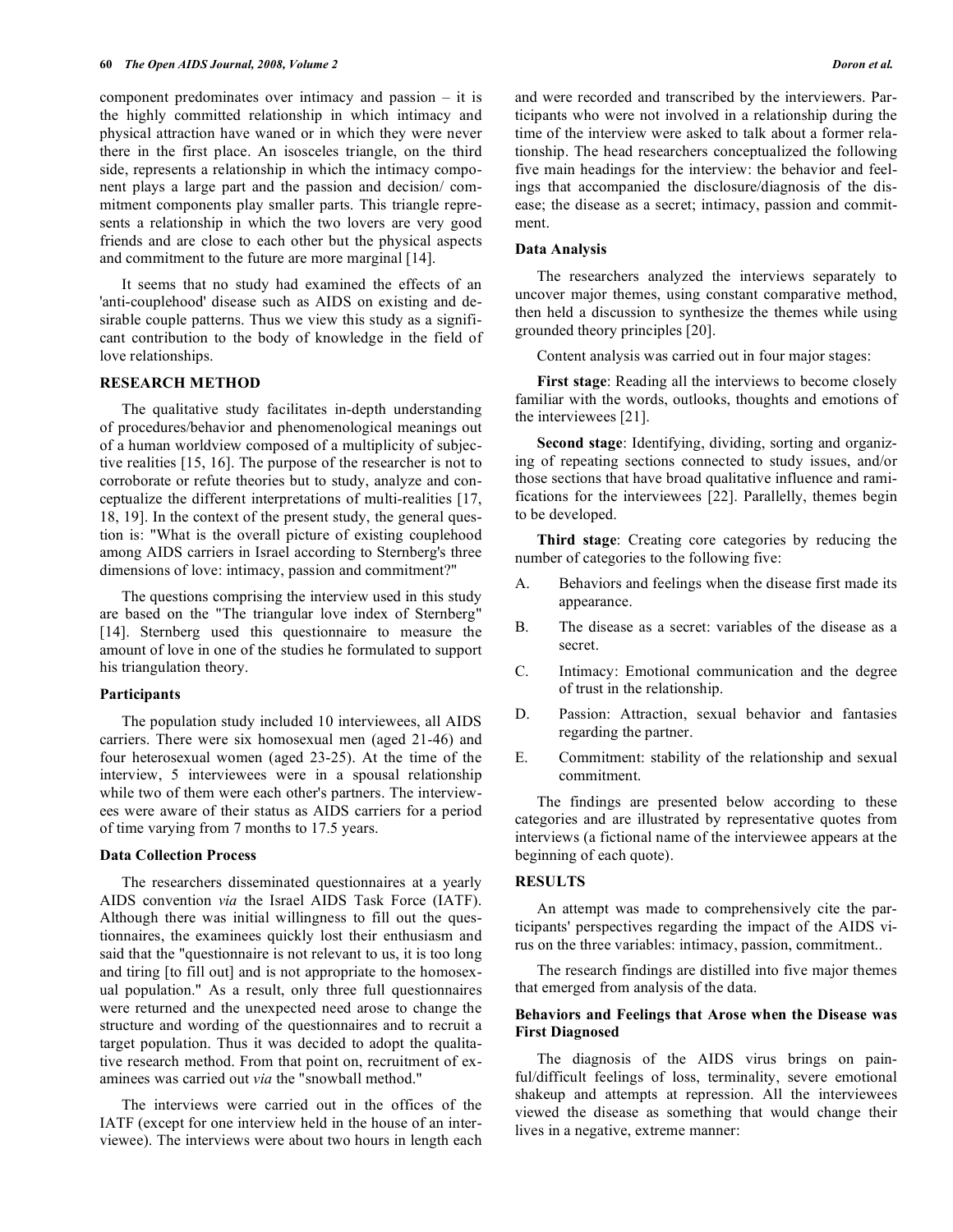Ami: "In January I received the results and my life was turned upside down, I had very difficult moments…what we knew then was that people [with AIDS] died from the disease. My  $35<sup>th</sup>$ birthday was like a funeral, family and friends came to say their goodbyes."

Talya: "At the beginning of the relationship I felt 100% perfect, but ever since the disease I don't feel that way…Sometimes I cry, why did it have to happen to us, why me? Sometimes I cry and think that I'll never be free [of this illness] my entire life."

 Yet after the initial emotional storm that accompanies the disclosure of the virus, we see that most of the interviewees then describe feelings of desire to re-build their lives, to continue to function and even actualize themselves:

> Eran: "Three days after my diagnosis I was released from the army and started to work as a waiter…I viewed it as a personal achievement that [I developed aspirations] for the remainder of my short life: I decided that I wanted to be part of a long, stable, productive relationship; after that, I could die [in peace]".

# **The Disease as a Secret: Variables of the Disease as Secret**

 AIDS victims are often the objects of widespread, negative social stigma; therefore many of the interviewees were initially reluctant to disclose it to partners or family members.

> Talya: "I didn't tell anyone, they think I have low iron and that's why I'm weak. Even my older sister doesn't know…I don't even buy the medications myself, I can't bring myself to get near the place. I send my boyfriend and he makes the purchases. I don't want to see that place and don't want them to see me".

 Yet when the person made the decision to confide in certain people about the AIDS diagnosis, all the interviewees received support and recognition:

> Oren: "I was very afraid of what would happen if they'd know, but all my friends know and no one turned their backs on me. Anyone who won't accept me, won't accept anyone."

 The IATF and the community of AIDS carriers are sources of significant support in the lives of the interviewees. The support is expressed in the transmission of knowledge, in physical and emotional backing, and help in the couplehood sphere:

> Shiri: "The first thing he did was take me to the IATF. At first I put my foot down, but he dragged me there. I sat here with a few representatives and talked to some people and also with the social worker. I emerged like a reborn person. Suddenly, things opened up for me, I felt different."

 An important issue raised by most of the interviewees is connected to the process of revealing the AIDS secret in the couple relationship. The main difficulty stemmed from fear of rejection and the dilemma was: at what stage to tell the partner about the AIDS virus--if at all?

> Eran: "Some people don't tell anyone. For a year they take their meds in private. One of the central questions is, how and when to tell? Before sex? After sex? How to bring it up after a month? Coping with repression. It's a matter of trial and error, to size up your partner as quickly as possible, how he'll cope with it. Will he run away, reject you, become violent, betray your secret to others, etc."

# **INTIMACY**

# **Emotional Communication**

 Concern for the well-being of the partner was expressed in all the interviews. Evidently AIDS is a significant variable in relation to emotional communication, due to the healthrelated aspects of the disease:

> Eran: "I worry a lot about his well-being. On his side, there's room for improvement. He does take care of my medications, he brings me the pills when I ask. As far as coping with actual illness, till now we haven't had to deal with that. He's happy when I get good results [from the blood tests] and we even drink a toast to that. So [he] is concerned about my welfare, but in a different way.

> Oren: "I'll always feel great responsibility for him. If he doesn't work then I take care of him, when he's sick I make sure he takes his meds, or things connected to his family."

 Most of the interviewees mentioned that the mutual coping of a couple (when one of them has AIDS) bestows a measure of security on the relationship and alleviates the daily difficulties associated with the disease:

> Eran: "Joint coping makes it easier to deal with the meds. There was an experimental treatment involving eggs that was smelly and disgusting. Since we were together, I coped a lot better than if I had been alone. He used to prepare the medicine for me and we would take it together. It was a very unpleasant treatment and being a couple helped."

> Oren: "Ro'i helped me know more [about the disease]; we'd go to the doctor together, I'd nod my head and afterwards Ro'i would explain to me [what the doctor said]. That's his commitment--he makes sure I take my pills and meds."

 In addition to solicitude, welfare and emotional support, 5 out of 6 interviewees testify to difficulties in communication and a perception of lack of understanding on the side of the partner:

> Oren: "Ukrainians are emotionally blocked. You're not supposed to talk [with them] about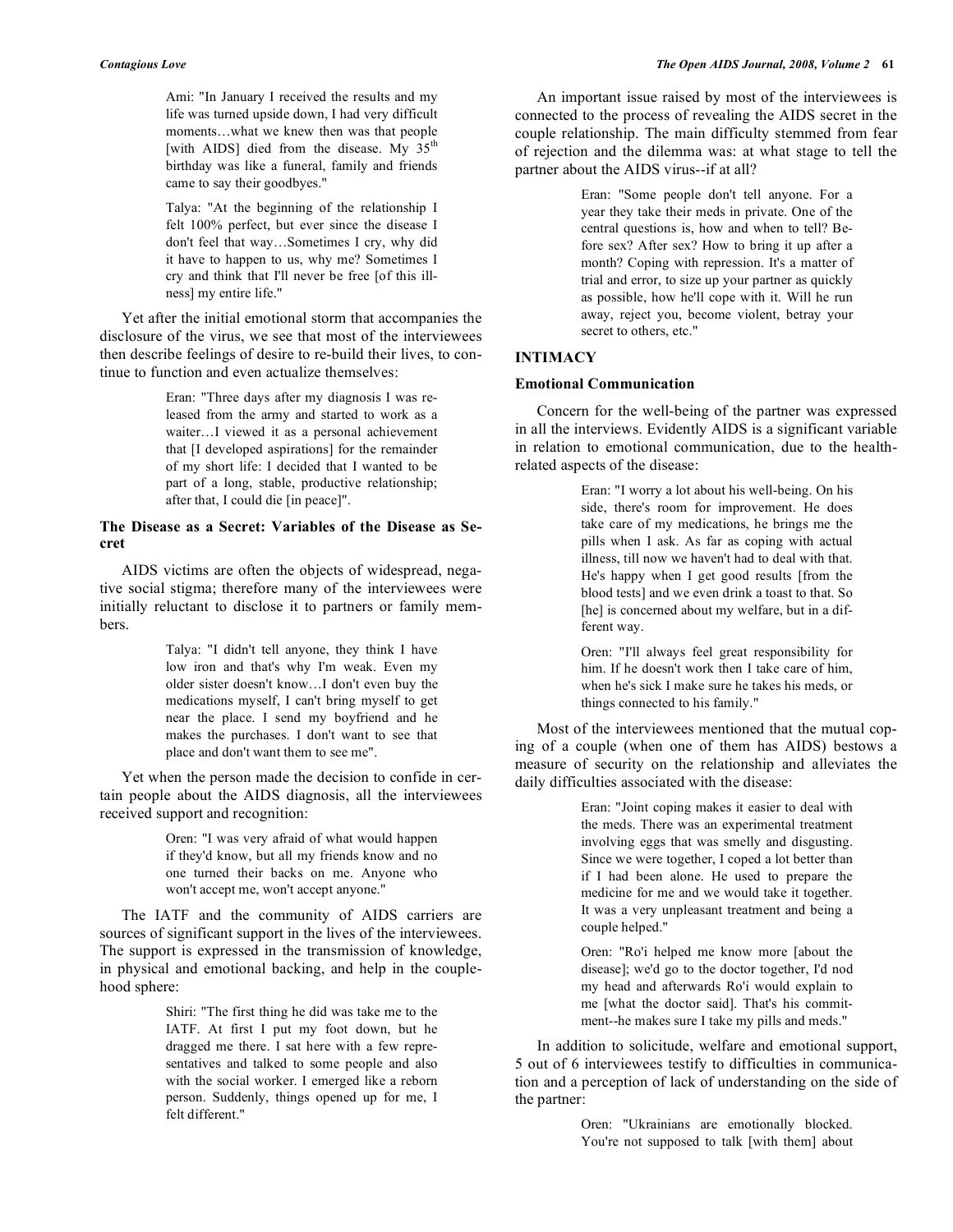problems or difficult things. Every time I try to raise issues about things that are difficult for me, he treats me like a weakling, someone who goes to emotional extremes. It's hard to tell what he thinks or feels. They know nothing about talking about problems in order to understand the person they live with. There is an emotional block at the foundation of the relationship. I don't know everything about him."

Oren: "During the recent time period I feel that I'm not receiving enough emotional support. I don't [the reason], but something is missing. Our communication could be better. Often we don't understand each other, for example when he answers me in a certain tone of voice it creates misunderstanding, also the reverse is true. Our communication is not working well, we came from different family backgrounds--in my house it was acceptable to shout, but not in Ro'i's family.

#### **Degree of Trust in the Relationship**

 The degree of trust is described by the interviewees as comprised of variables such as: security and honesty in the relationship, sharing experiences and problems, friendship and esteem. Most of the interviewees interpret 'trust' on two

> Eran: "He gives me security that he is with me and will remain with me. He stays with me because he wants to be with me; not because of convenience or because it's a great honor."

> Oren: "I can rely on him that he will remain in the relationship even in difficult periods, let's say if I'll be in the hospital then I know he'll be there for me."

 Some interviewees said that the disease interfered and inhibited the formation of trust in the relationship. Shiri describes her desire to keep the illness to herself versus the need to involve her partner fully in her life as two contradictory needs that create conflict on the subject of trust:

> "I put up a wall in front of him [It came to the point where] either I'd talk about what's happening, or it's over. I felt that our relationship was starting to deteriorate. One day, after a year, I got up the courage and told him. I didn't know how he would react…It was to terribly stressful…But the first thing he said was, 'Darling, I'm so sorry.' See, he thought about me first! Then I cried a little and the penny started to fall in his mind: 'Why didn't you tell me? How could you assume responsibility for me? You know that we are not in a committed relationship, how could you take responsibility for another girl that maybe I was with."

# **PASSION**

#### **Attraction and Sexual Behavior**

 An important and essential variable that figured prominently in the interviews is mental and physical preoccupation Oren: "I very much enjoy physical contact. There's something magical when he touches me, the palm of his hand [touches himself], one like that and you're in the clouds…"

Ro'i: "I'm always horny over him. We always want to be together but that feeling can disappear for a day or two when we're irritable at each other. I get excited when I see him, I think about him during most of the day. I fantasize about him a lot."

Ami: "There's a lot of passion between us. I get very excited over him. Sometimes I feel like a teenager. Our ability to encourage one another surprises me. Like two children."

 In most of the cases, this passion is also expressed in sexual openness, unique sexual experiences and externalized sexual behavior.

> Eran: "He compliments me that I'm the best lover he ever had, and we enjoy sexual experiences beyond just the two of us (with a third person). I enjoy participating in novel [sexual] experiences for him."

> Ami: "Sometimes we get carried away. Yesterday when we came home we found ourselves running wild in bed; usually we close the door but this time we didn't notice that our daughter had come home…it was very funny…we didn't stop laughing."

 Still, half of the interviewees talk about sexual problems arising from the existence of the HIV virus. Note two major points in this context: the danger of infection of the virus *via*  sexual relations, and the danger posed to the HIV carrier from the introduction of additional germs in the body (resulting from damage to the carrier's immune system):

> Eran: "There's lack of sexual satisfaction with people (in my present relationship there is great sexual satisfaction, I'm talking about other relationships). Couples in a relationship expect to be able to stop using a condom at a certain point, and entering a relationship with a carrier carries with it the commitment to using a condom 100% of the time."

> Talya: "Regarding sex, at the beginning everything was great, we couldn't do without it. We'd do it several times a day. Ever since the disease, it's not all the time. He says that he doesn't feel like a man completely because he can't enjoy it."

> Ami: "One more infection isn't enough to affect our lives, we can be together completely freely. That's the choice of two adult men. I can understand people who are not willing to make such a decision and decide they don't want to be infected by the virus and so they use condoms all their lives. Everything is possible. People make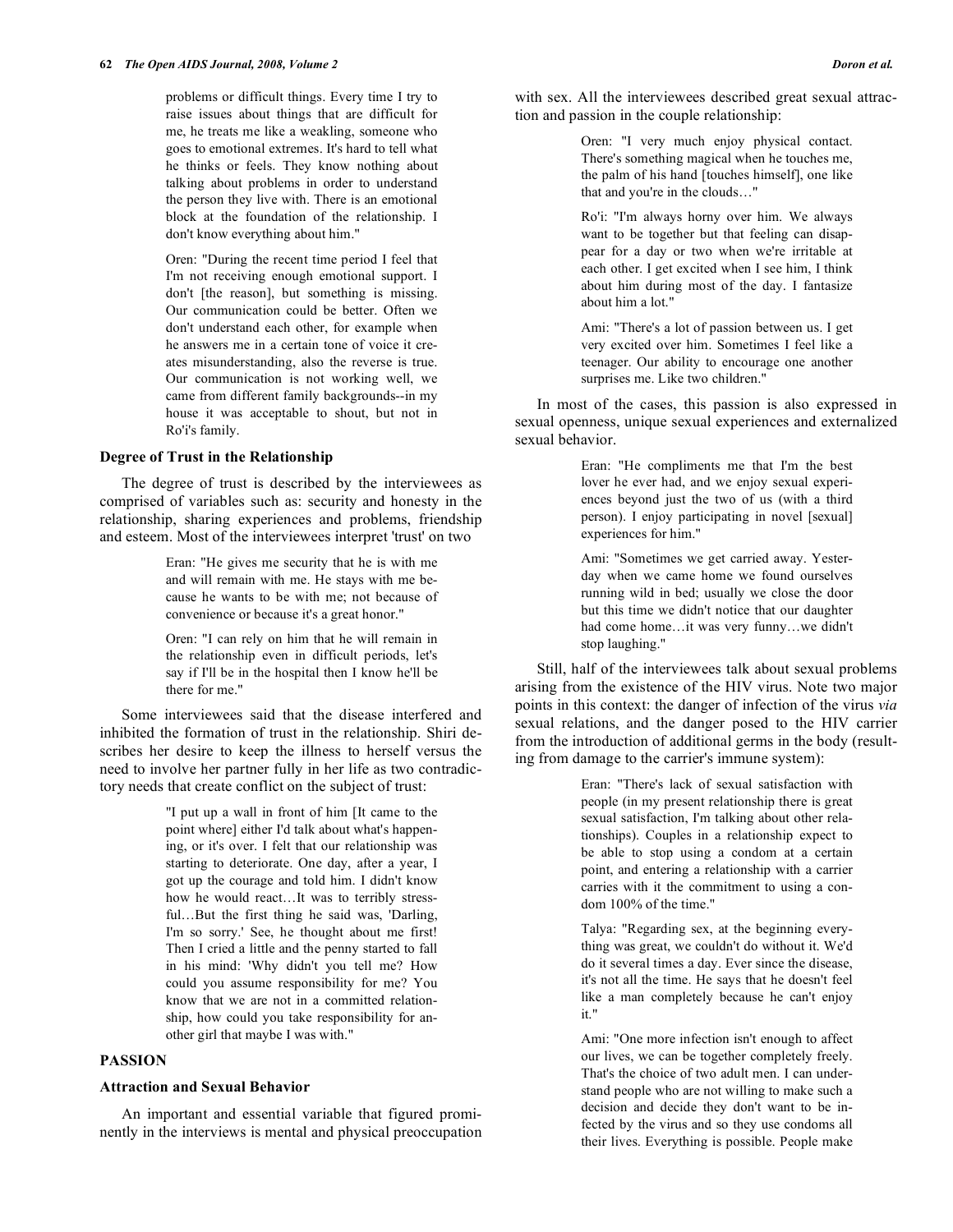their own, personal choices. I don't think there's a consensus on this issue."

#### **Fantasies About the Partner**

 All the interviewees said that they fantasized about their partners. They also talked about feelings of great admiration and appreciation:

> Ro'i: "I feel that our relationship is enchanted, magical. I admire him for many things- stubbornness (like me), for things he does despite the difficulties involved… personal responsibility. I am capable of imagining life without Oren but such a life would be boring and routine."

> Ami: "Sometimes I admire him. He has tons of strength and abilities in things that I can't do. More than that, though--I appreciate him… I admire his ability to contain things in life, but I am also very critical about a lot of things. There are things I wish would change about him but I knew that there are things that won't change, just like it's hard for me to change."

Talya: "I think he's perfect."

## **COMMITMENT**

#### **Stability of the Relationship**

 The stability of the couple relationship encompasses two intertwined aspects. Half of the interviewees described the stability of their relationships on the day-to-day, here- andnow level, and how it affects commitment in the future:

> Ro'i: "I am thankful for his existence and feel that I can truly trust him. I know that if I run into a problem I have someone I can lean on, for example in the recent period regarding financial matters, or when I was hospitalized and he was with me."

 When facing the future, 4 out of 6 interviewees felt difficulty in being secure about the stability of the relationship:

> Ami: "I felt that since I don't have much time to live while my partner has his whole life ahead of him, I should break up with him. Afterwards I realized that's a silly way to think-- neither of us really knows how much longer he will live."

> Eran: "Commitment both stabilizes our relationship and also undermines it at the same time. It's hard to explain. On the one hand we try to be stable and cope with very difficult situations, but sometimes we feel that we're on a roller coaster. We have a lot of ups and downs."

> Ro'i: "I really care about Oren, I have confidence in the stability of our relationship but I don't want to think what will be, I just let things happen. I hope that things will remain as they are now and that my love for him will remain…I view my commitment for mutual understanding and a stable, unshakable relationship, that is what will ensure the stability of our relationship. I can imagine a scenario in which

the relationship will end, but I am sure of my love for him. I don't think ahead 10 or 15 years, that's too far, but I do see our relationship as a permanent thing."

 Most of the interviewees express the desire and willingness to struggle and sacrifice for the stability of the couple relationship. The sacrifice is expressed by forfeiting contact with the family of origin in favor of the partner, by relinquishing a livelihood, giving up old habits and even risking damage to one's self-respect:

> Eran: "I'll fight to maintain the relationship, I am willing to swallow my pride, I'll do everything I can. There was a time when he wanted to leave, I begged him and even went down on my knees. I'll do anything, I believe that's the right thing--up until murder (laughs)."

> Oren: "In principle I'm willing to give of myself. That means to give up certain things like family, to risk things in other areas for the relationship and for Ro'i…Work, for example? So I'll find other work. Work is important… but it's more important to me that it should be good for me with Ro'i."

> Ro'i: "I feel that the relationship with him is the most important thing in my life, it expresses sacrifices I am willing to make. Sacrifices for the man I care about, even crucial things like not going alone to parties… this is an example of a sacrifice I make for him."

 One interviewee describes his commitment for his partner in the fact that he encourages his partner to assume responsibility to persist in taking his medication, in order to lengthen the time he will have with his partner in the relationship:

> Eran: "This love is so great that it causes me to assume greater responsibility for my health and my meds in order to prolong this love. Before I met Sasha I had big problems in following my treatment plan, I put down the whole pill scene and played games with them. Now I'm a lot more careful; it's part of commitment, he also says so--to remain healthy for as long as possible."

# **SEXUAL COMMITMENT**

 Most of the interviewees do not feel sexual commitment (fidelity) towards their partners. This lack of commitment is expressed in two ways: by sexual experiences with other partners, as well as by introducing other partners to the sexual act between the couple:

> Oren: "I am not committed to him when it comes to sex. As a rule it doesn't bother Ro'i because he knows that I distinguish between sex and true love, and it also doesn't bother me, but I'm not willing that Ro'i won't be committed to the relationship."

> Ami: "We have an open relationship, which means that if one of us meets someone else, it's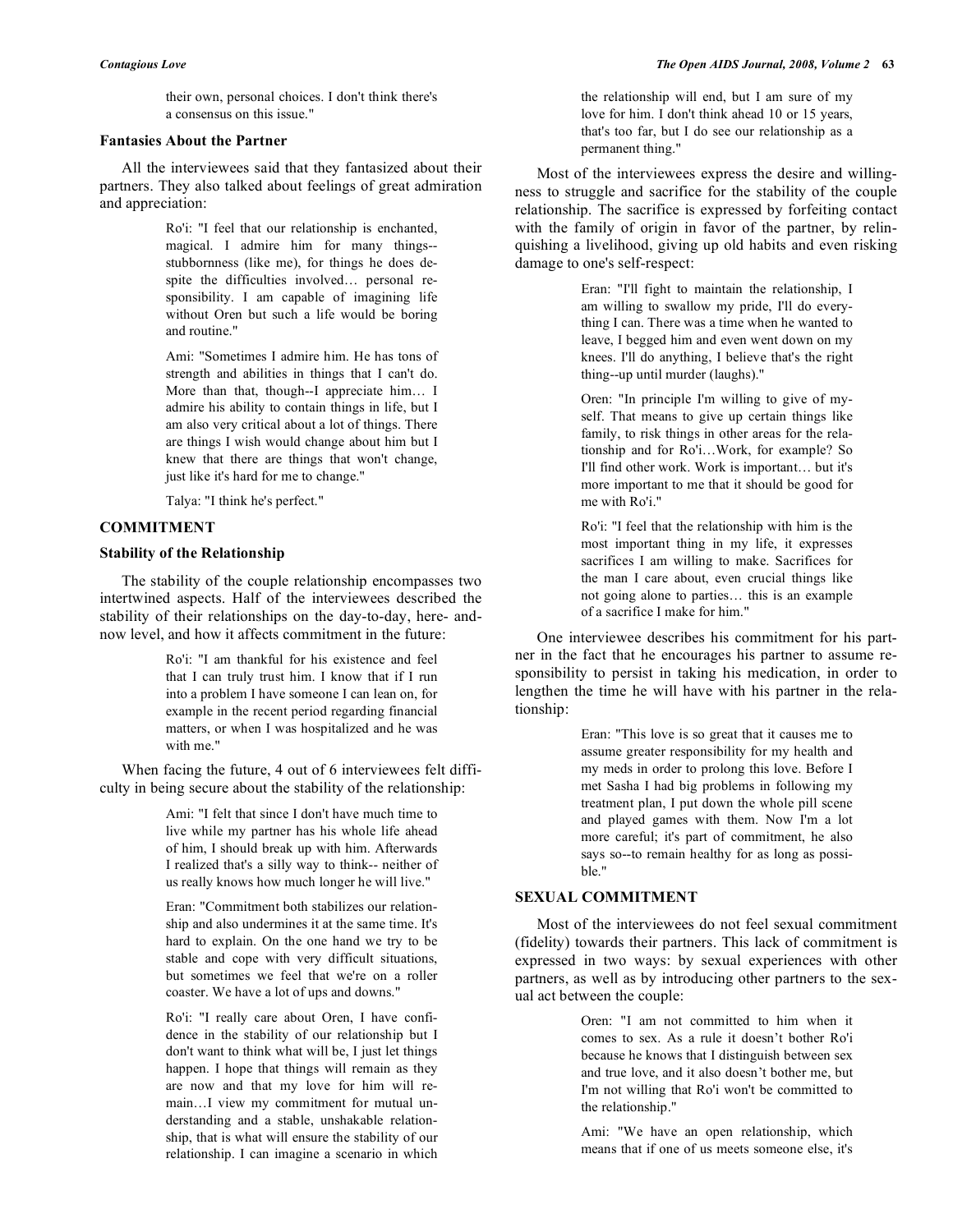OK to go with him. We can also be three, or with another couple. It's not a way of life but if it happens, we don't make a big deal about it. It doesn't threaten our relationship. That's the understanding we have and we really want to be together. It's not instead of, but in addition to."

Eran: "We like enjoying sexual experiences beyond the two of us, with a third person."

 One interviewee described the fact of her being an AIDS carrier as the factor that harmed her willingness and emotional ability to assume a committed, revealing couple relationship:

> Shiri: "Here and there it continued as an uncommitted relationship. It was convenient for him too, he was afraid of commitment, but that was his business and his fears. As far as I was concerned, it was very convenient. I didn't have to tell him what was happening with my body. It was convenient for me to tell him that I don't take [birth control] pills and I prefer a condom."

#### **DISCUSSION**

 This study deals with significant issues regarding the relationships of AIDS carrier couples in Israel. The findings point to a picture of couple relationships involving elements affected by AIDS as well as elements reflecting normative couples, in accordance with Sternberg's love indexes: intimacy, passion and commitment.

 Below are some conclusions drawn from an analysis of the findings based on Sternberg's triangular theory of love:

#### **Intimacy**

 The study hypothesis was that the variable of 'intimacy' would be more dominant among couple relationships with AIDS sufferers or carriers whose medical situation was known, in comparison with couples in which the disease was kept secret. This hypothesis was strengthened. According to Clark & Reiss [23], intimacy is defined as a process wherein a person expresses emotions and conveys important, relevant information about himself to another human being. This process facilitates the building and strengthening of one's personality and is a part of one's basic human needs. According to Segel-Englizhin [24] and most researchers, personal exposure--involving revelation of one's feelings and important personal information to another--is a necessary and sometimes even necessary-and-sufficient condition for intimacy to take place. Many theories emphasize the decisive influence of intimacy on the individual, especially on one's mental health [25]. Furthermore, intimacy is an important component of happiness, of imbuing meaning in life, and of deriving satisfaction in a relationship [26]. This study's findings corroborate these definitions. The interviews showed that mutual, honest coping with the AIDS illness provides security and alleviates the day-to-day difficulties that accompany the disease. When the illness is kept under wraps, as one of the interviewees describes, the relationship cannot develop and deepen. Instead, the 'secret' becomes a barrier for the development of intimacy in the relationship.

#### **PASSION**

 It seems that the research hypothesis whereby passion would have less importance among AIDS carriers, has been refuted by the study. On the contrary: the passion variable emerges as important and fundamental amongst all the interviewees who described strong sexual attraction and passion in their couple relationship. In most cases this passion is expressed by a readiness for unique sexual experiences and externalized sexual behavior. A possible explanation for this interesting finding may lie in the fact that most of the interviewees belong to the homosexual community which has different sexual patterns than the heterosexual world, as mentioned at the beginning of the chapter.

 Foucault [27] claims that sex has become "the truth at the foundation of our existence" that is--the central axis in our self identity. This viewpoint is reflected in the homosexual culture where sexuality is salient and is testimony to quality of life. Among some male homosexuals, sexuality is important in self-identity and self-esteem. When the individual copes with a psychological threat, he needs some kind of defense to stabilize the emotional jolts and, thus, uses sexuality as strategic compensation, playing a central role in the coping process. The importance attributed to sexual relations can serve as a distracting mechanism from stress, anxiety and depression and raise one's self image [28].

 Another explanation for the centrality of sex in the lives of the interviewees is the initial development stage of their relationships. According to Sternberg [13], there are different types of love that characterize different stages or periods of the couple's relationship over the years. At the beginning of the relationship there is usually a correct, balanced integration of the three components of love. Most of the interviewees in the study are at the stage of building their relationship, which is different than being partners in long-term unions. In the love that characterizes long-term stable unions, physical attraction tends to fade thus passion takes a smaller role.

#### **COMMITMENT**

 The research hypothesis regarding commitment among AIDS carrier couple relationships was that the commitment component would receive less importance than the other two elements in the model.

 The research presents two central findings related to security, stability of the relationship and trust on the one hand, and sexual connection on the other: While the interviewees describe a strong need for a stable, permanent relationship- from the diagnosis of AIDS and throughout the years--the need for sexual contact is not necessarily limited to the permanent partner but is very powerful and externalized.

 A possible explanation of this duality may be found in psychoanalytic object-relation theories. The concept behind these theories is that the mother-infant relationship is internalized by the child and becomes a model to the child for other relationships during his life [29]. Hendricks [30] claims that the choosing of a spousal partner is done according to deep psychological needs that are internal and subconscious. According to this approach, the individual selects a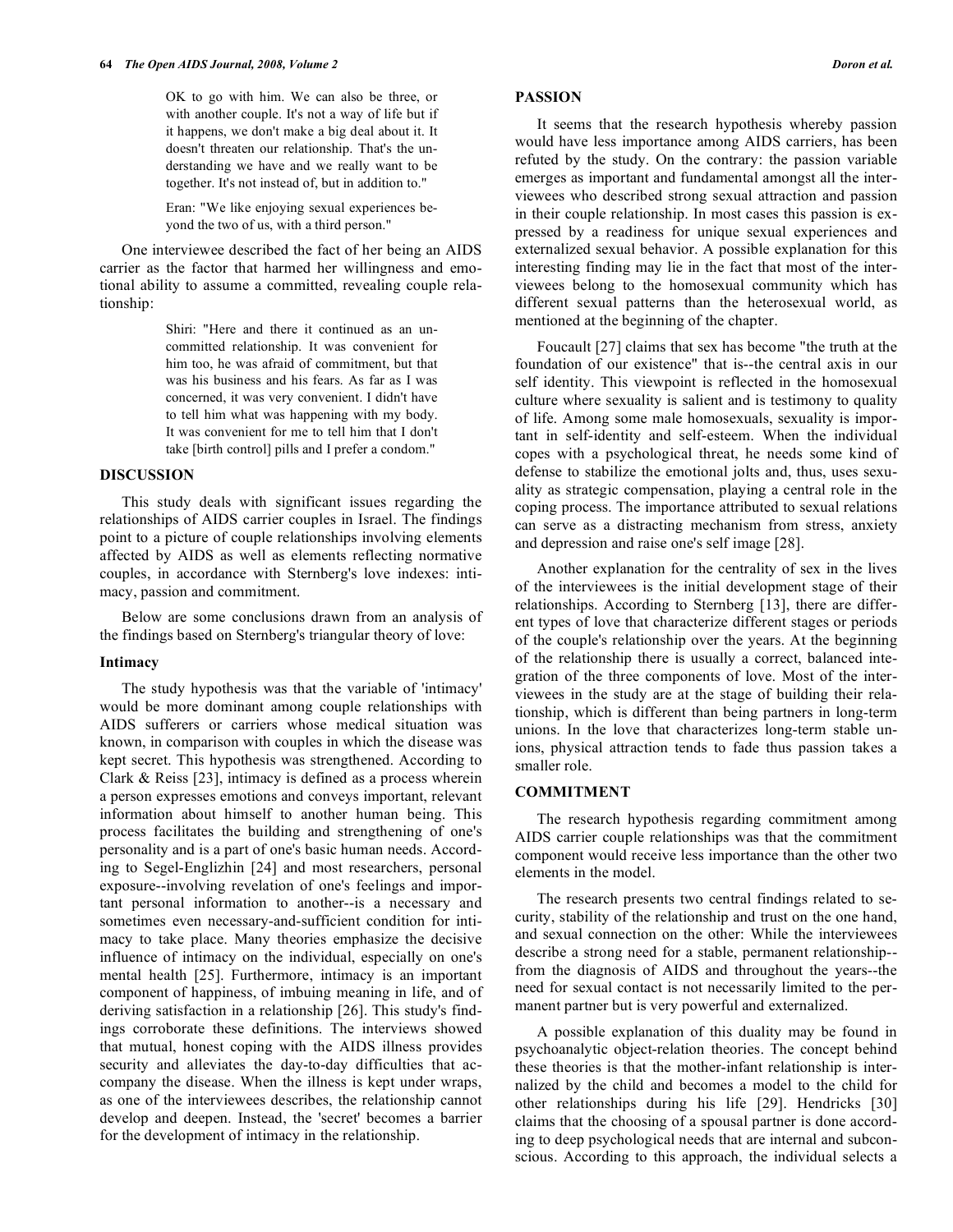spouse according to the traits of his/her parents in order to re-experience the relationship, as an adult. In falling in love and in choosing a partner we reconstruct a relationship with intense emotions including closeness, longing and dependence yet unavoidably and unconsciously, this relationship will also include old frustrations and repressed feelings [31]. It is possible that the need for a stable relationship, as expressed in the interviews, is in effect an attempt to revive the care-taking figure--the mother--especially in light of AIDS unique medical needs and the object-relation internalization of the AIDS carrier.

 The findings demonstrate that AIDS carriers often develop the desire to create deep, stable and significant relationships for the rest of their lives. While all couple relationships have a component of searching for a parent figure, the need for medical attention amongst this specific population increases and intensifies the search for a stable, caretaking figure. In effect, there is a hidden conflict between knowing that one's life expectancy is likely to be shorter than usual, and the need to devote oneself to a couple relationship. A shorter life expectancy leads the carrier to the desire to make the most of life. Most of the interviewees reported that they do not feel sexually committed to their partners. Perhaps the AIDS carriers' desires to 'make the most of life' is expressed by their experiences of multiple sexual partners and experiences.

 The findings demonstrate a clear distinction in sexual commitment between homosexual and heterosexual interviewees. Therefore, we must avoid assigning false labels on sexual behavior as being normative among AIDS couples. It is likely that this behavior is part of accepted sexual patterns in the male homosexual community as a whole, and not necessarily the homosexual AIDS couples in specific.

 There are some who claim that social isolation of AIDS carriers leads to lack of support of the victims in their communities [32]. The study findings weaken this claim and shows that support networks among the population of homosexual AIDS carriers is significant and encompasses many spheres of life. It seems that there is great openness and acceptance in this community towards carriers, allowing them to become integrated and receive meaningful social support in comparison to the social isolation reported by the heterosexual (female) interviewee. Furthermore, there seems to be a connection between the social support finding and readiness to disclose the illness to the surroundings. Coming public with the disease is a complicated, conflictual process that received much attention from all the interviewees. The central dilemmas revolve around fear of rejection and ostracism. The homosexual interviewees displayed much greater openness and willingness regarding exposure. Moreover, the heterosexual interviewees were suspicious and refused to reveal details that could give them away in the future and acted uncomfortable throughout the interview, as opposed to homosexual men. However, perhaps some of the differences can be attributed to the male-female divide, and not only the hetero- and homosexual one.

 There are several reasons for the world-wide negative stigma attached to AIDS. First, the illness is identified with sexual relations, homosexuality, drug use and death. Secondly, incorrect notions regarding the transmission of the illness are still rife in the general population. As a result, many women with AIDS report outright social isolation [33], which in turn is related to a limited use of AIDS-related social services, in comparison with men who tend to use these services much more.

 Additional significant differences are embodied in the health status of partners of AIDS carriers. The findings point to asymmetrical power division in relationships where one of the partners is not an HIV carrier. This situation seems to arouse feelings of inferiority among carriers and intense fears of abandonment. The carriers see themselves as undesirable, defiled and with low chances for creating a new couple relationship. Other studies conducted in the United States strengthen the results of this study and claim that the very existence of AIDS, causes many afflicted women to remain within conflictual relationships due to their belief that their illness limits their abilities for creating new spousal relationships. Furthermore, conflicts in the couple relationship can have significant negative impact on the mental health of women with AIDS since the illness itself affects physical, economic and social needs of women [10]. This fact may serve to explain the sense of dependence described by those interviewees in relationships with healthy partners.

#### **STUDY LIMITATIONS**

 It is important to address the major limitation of this study that affects the results and conclusions drawn from it: the study integrates both homo- and heterosexual interviewees, thus making it impossible to isolate the AIDS variable. The homo- and heterosexual couple populations have different lifestyles in certain domains, thus it is hard to attribute research findings to the presence of the HIV virus in a single-sex couple when the results are typical of the behavioral norms in the homosexual community; for example, multiple sex partners. Furthermore, the homosexual experience carries with it a unique gamut of psychological issues, and coping with HIV only adds to these already present issues. We feel that homosexual partners living with AIDS should be studied separately in their own unique sociological context, which is replete with negative stigmas.

 Another limitation of the research is the small number of participants who agreed to take part in it. One possible cause is that the questionnaire was not appropriate to the target population (as described above). However, the lack of participation may also be partly attributed to the unwillingness or uncapability of desired participants to expose their couple relationship to foreign researchers.

#### **CONTRIBUTION OF THE STUDY**

 The study hypotheses and their results have great importance as they portray preliminary outlines of AIDS couple relationships--a population that has so far received very little attention both in research and in theory. This situation created great difficulty in finding theoretical material for the body of the work and as a basis for findings. We can even say that this study is pioneering in its sphere, and contributes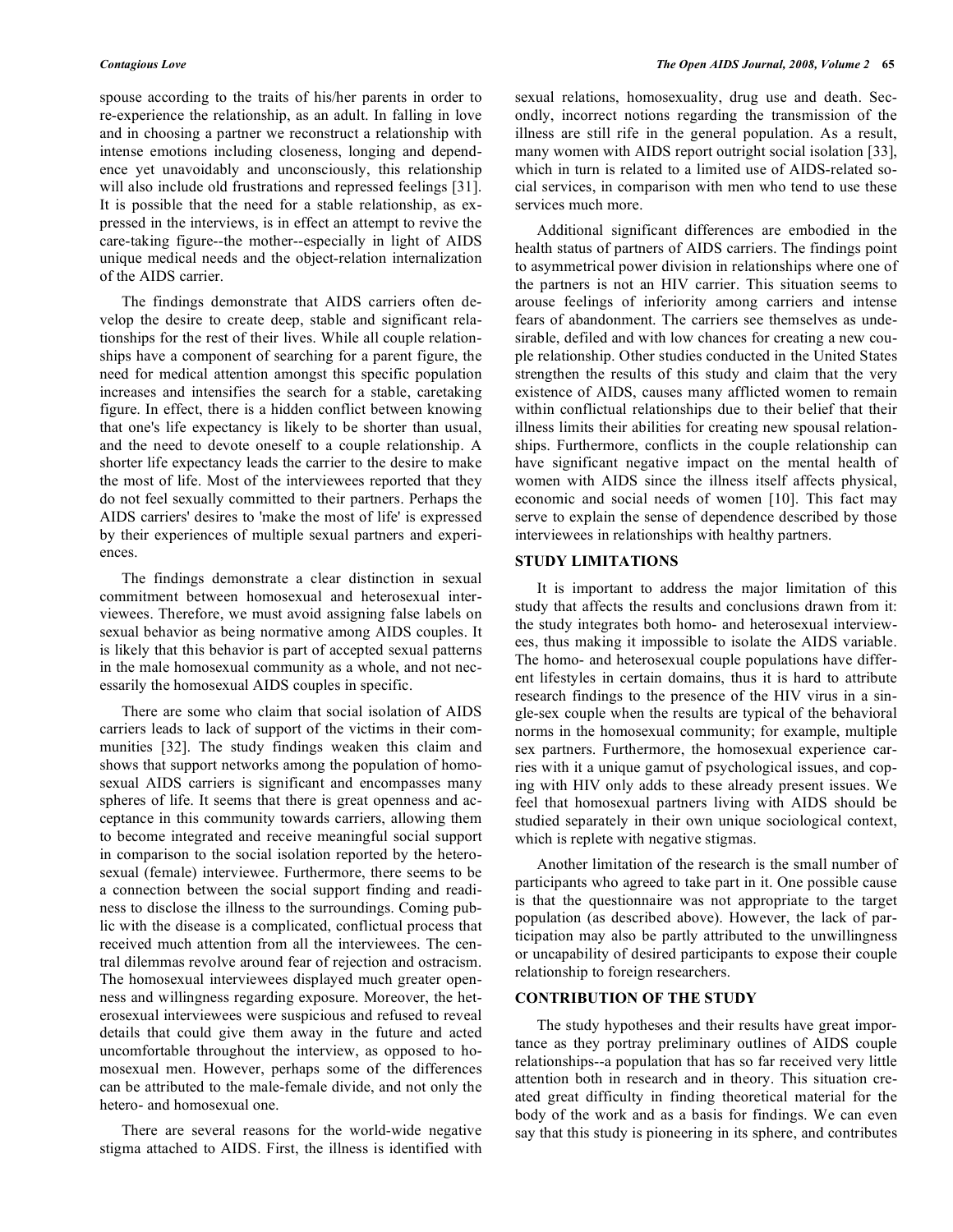to a body of knowledge in the subject of AIDS disease's influence over couplehood.

 The research results may contribute to couple therapy of AIDS couples, by making us aware of the typical emotional reactions and stresses facing these couples. This study and additional ones in the sphere will form a basis for establishing both treatment techniques and preventive therapeutic programs towards creating open, aware, healthy and productive couple relationships.

 This study opens a number of possible directions for future research. First of all, it is important to conduct comparative research between couples coping with AIDS and healthy couples in different couple configurations (homo- or heterosexual unions). This comparison could bring to light the unique coping domains of AIDS couples and contribute to the development of intervention and assistance methods. An important emphasis should be placed on isolating the sexual preference variable that crudely affects the results of the study. Second, the components of the commitment variable need to be studied more in-depth as it seems to be influenced by many independent factors (such as sexual orientation) and it would be interesting to examine which additional factors influence the evaluation of this variable in the couple relationship. Third, a longitudinal study could be conducted to examine the three variables of love according to Sternberg- intimacy, passion and commitment--within couple relationships of AIDS carriers and then at a later stage, to examine these same domains in more advanced stages of full-blown AIDS. This kind of study would facilitate credible comparison of these domains at different points in the development of the couple relationship, and also enable close examination of the effects of the disease during active, decisive coping. In light of the findings of the present research, such a study would be extremely important.

#### **SUMMARY**

 The present study examined the relatively chaste field of AIDS carriers' couple relationship, based on Sternberg's triangular love typology [14]. After conducting qualitative interviews, It was found that AIDS carriers put much emphasize over both intimacy and passion, while displaying a paradoxical attitude towards commitment. However, these results should be considered pilot/explorative findings, paving the way for further and more comprehensive investigation.

 In summary, we feel that there is great ignorance and lack of awareness regarding this disease and its results in the sphere of the couple relationship, making it evident that the subject of the couplehood of the individual coping with AIDS requires additional empirical research.

### **REFERENCES**

[1] Shefi, B. Psychological welfare, life satisfaction and outlook of the future among people living with the HIV virus in comparison with healthy people [Hebrew]. University of Haifa, Haifa, Israel 2004.

- [2] Grulich A. HIV risk behavior in gay men: On the rise? Br Med J 2000; 320: 1487-88.
- [3] Hansfield HH. Proceedings from the consultation on recent trends in STD and HIV morbidity and risk behaviors among MSM. Atlanta: Georgia 2000.
- [4] Dilley JW, McFarland W, Sullivan P, Discepola M. Psychosocial correlates of unprotected anal sex in a cohort of gay men attending an HIV- negative support group. AIDS Educ Prev 1998; 10: 317- 26.
- [5] Stall RD, Hays RB, Waldo CR, Estrand M, McFarland W. The gay 90`s: A review of research in the 1990`s on sexual behavior and HIV risk among men who have sex with men. AIDS 2000; 14: 101- 14.
- [6] Carballo-Dieguez A, Remien RH, Dolezal C, Wagner G. Reliability of sexual behavior self-reports in male couples of discordant HIV status. J Sex Res 1999; 36:152.
- [7] Murphy DA, Durako SJ, Moscicki AB, *et al.* No change in healthrisk behaviors over time among HIV-infected adolescents in care: Role of psychological distress. J Adolesc Health 2000; 29: 57-63.
- [8] Armistead L, Morse E, Forehand R, Morse P, Clark L. African-American women and self-disclosure of HIV infection: Rates, predictors, and relationships to depressive symptomatology. AIDS Behav 1999; 3: 1995-204.
- [9] Zierler S, Cunningham W, Andersen R, *et al*. Violence victimization after HIV infection in a US probability sample of adult patients in primary care. Am J Pub Health 2000; 90: 208-15.
- [10] Hader SL, Smith DK, Moore JS, Holmberg SD. HIV infection in women in the United States: Status of the millennium. J Am Med Assoc 2001; 285: 1186-92.
- [11] Milan S, Ickovics J, Vlahov D, *et al*. Interpersonal predictors of depression trajectories in women with HIV. J Consult Clin Psychol 2005; 73: 678-88.
- [12] Kalichman SC, Kelly JA, Morgan M, Rompa D. Fatalism, current life satisfaction, and risk for HIV infection among gay and bisexual men. J Consult Clin Psychol 1997; 65(4): 542-6.
- [13] Sternberg RJ. Cupid's Arrow: The course of love through time. Cambridge: Cambridge University Press 1998.
- [14] Sternberg SJ. A triangular theory of love. Psychol Rev 1986; 93: 119-35.
- [15] Lincoln YS, Guba EG. Naturalistic inquiry. Beverly Hills, CA: Sage Publications 1985.
- [16] Padgett D. Qualitative methods in social work research: Challenges and rewards. Thousand Oaks, CA: Sage Publications 1988.
- [17] Mcleod J. Qualitative research in counseling and psychotherapy. London: Sage Publications 2001.
- [18] Denzin NK. Interpretive interactionism. Newbury Park, CA: Sage Publications 1989.
- [19] Tzabar Ben-Yehoshua N. Introduction: The history of qualitative research, influences and streams. In: Tzabar Ben-Yehoshua N, Ed. Traditions and streams in qualitative research. Israel: Dvir 2001.
- [20] Strauss A, Corbin J. Basics of qualitative research: Grounded theory procedures and techniques. Newbury Park, CA: Sage 1990.
- [21] Moustakas C. Phenomenological research methods. Thousand Oaks, CA: Sage Publications 1994.
- [22] Lusting E. Life stories of children who were removed from their homes to boarding schools/hostels. MSc. Thesis, University of Haifa, Haifa, Israel 2005.
- [23] Clark MS, Reis HT. Interpersonal process in close relationships. Annu Rev Psychol 1988; 39: 609-27.
- [24] Segel-Englizhin D. Single mothers out of choice: Contribution of fear of heterosexual intimacy and the personal potency to explain their quality of life, Tel Aviv University: Tel Aviv, Israel 2000.
- [25] Winnicott DW. Playing and reality. Basic Books: New York 1971.
- [26] Bartholomew K. Avoidance in intimacy: An attachment perspective. J Soc Pers Relat 1990; 7: 147-78.
- [27] Foucault M. The History of Sexuality, Vol. 1: An Introduction. Allen Lane: London 1979.
- [28] Ross MW, Ryan L. The little deaths: Perceptions of HIV, sexuality, and quality of life in gay men. In: Ross MW, Ed, HIV/AIDS and sexuality. Harrington Park Press: New York 1995.